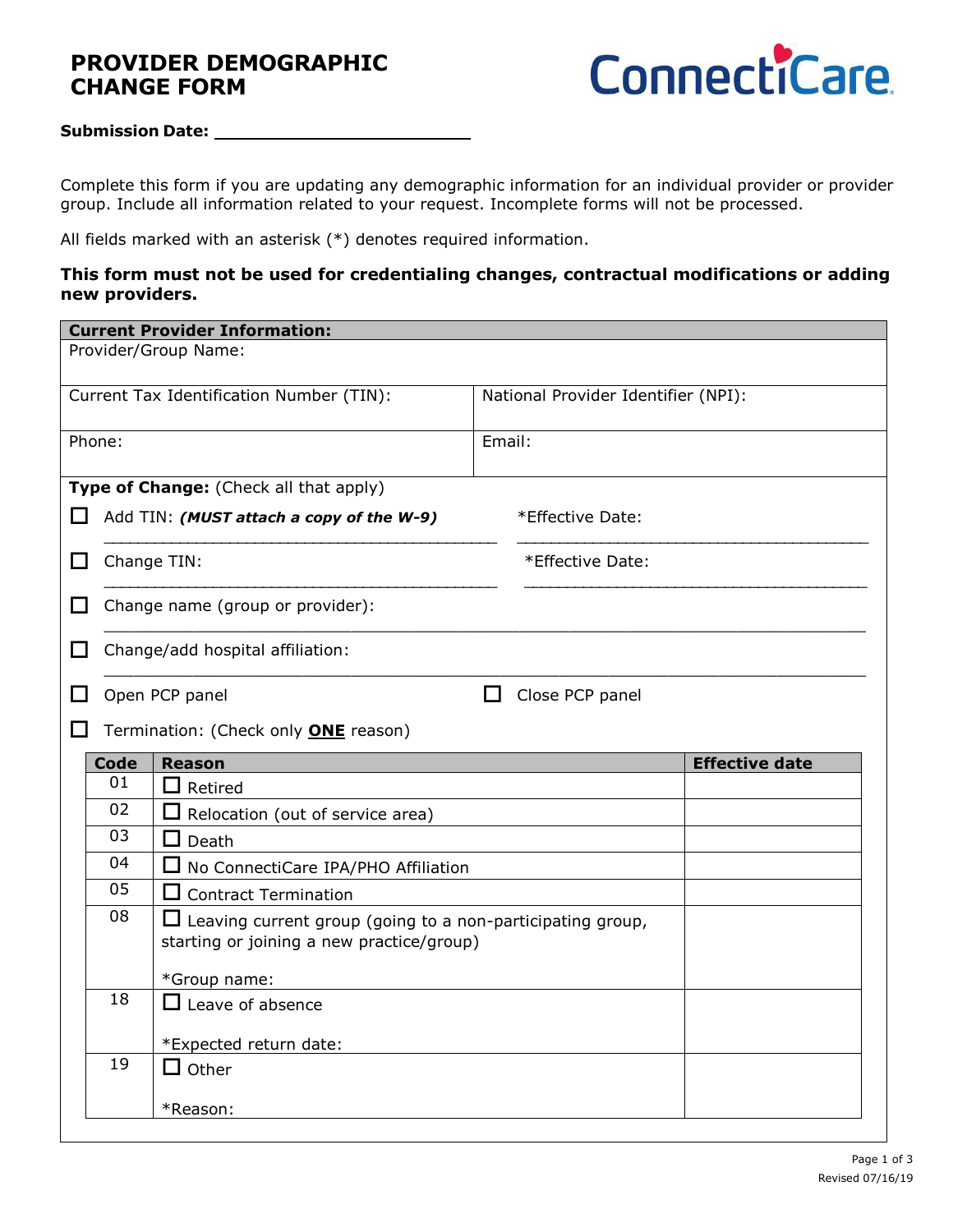# **PROVIDER DEMOGRAPHIC CHANGE FORM**



| <b>Primary Location Change</b><br>(Please attach an additional form for each change<br>request)                                                                                                                                |                                            |                |  |  | <b>Effective date</b>                  |                       |                 |               |      |                 |
|--------------------------------------------------------------------------------------------------------------------------------------------------------------------------------------------------------------------------------|--------------------------------------------|----------------|--|--|----------------------------------------|-----------------------|-----------------|---------------|------|-----------------|
| Provider/Group Name:                                                                                                                                                                                                           |                                            |                |  |  |                                        |                       |                 |               |      |                 |
| Primary/Group TIN:                                                                                                                                                                                                             |                                            |                |  |  | Provider/Group NPI:                    |                       |                 |               |      |                 |
| New primary practice location address:                                                                                                                                                                                         |                                            |                |  |  | Old primary practice location address: |                       |                 |               |      |                 |
| Street:                                                                                                                                                                                                                        |                                            |                |  |  | Street:                                |                       |                 |               |      |                 |
| City:                                                                                                                                                                                                                          |                                            |                |  |  | City:                                  |                       |                 |               |      |                 |
| State:                                                                                                                                                                                                                         |                                            | Zip:           |  |  | State:<br>Zip:                         |                       |                 |               |      |                 |
| $\Box$ Yes $\Box$ No<br>Is this the primary mailing address?                                                                                                                                                                   |                                            |                |  |  |                                        |                       |                 |               |      |                 |
| Primary Practice Phone #:                                                                                                                                                                                                      |                                            |                |  |  |                                        |                       |                 |               |      |                 |
| Primary Practice Fax #:                                                                                                                                                                                                        |                                            |                |  |  |                                        |                       |                 |               |      |                 |
|                                                                                                                                                                                                                                | Wheelchair accessible?<br>□ Yes □ No □ N/A |                |  |  |                                        |                       |                 |               |      |                 |
| Do you see patients on a regular and consistent basis, at least one day a week, in the above<br>$\Box$ Yes $\Box$ No<br>location?<br>$\Box$ Yes $\Box$ No<br>Do you see patients 24 hours/7 days a week at the above location? |                                            |                |  |  |                                        |                       |                 |               |      |                 |
| If no, please list the hours of operation for each day:                                                                                                                                                                        |                                            |                |  |  |                                        |                       |                 |               |      |                 |
| <b>Sunday</b>                                                                                                                                                                                                                  | <b>Monday</b>                              | <b>Tuesday</b> |  |  | Wednesday                              |                       | <b>Thursday</b> | <b>Friday</b> |      | <b>Saturday</b> |
|                                                                                                                                                                                                                                |                                            |                |  |  |                                        |                       |                 |               |      |                 |
| Should this location be included in the provider directory?<br>$\Box$ Yes $\Box$ No                                                                                                                                            |                                            |                |  |  |                                        |                       |                 |               |      |                 |
| □ Other Street Address:<br>$\Box$ Mailing<br>Payment address same as: □ Practice                                                                                                                                               |                                            |                |  |  |                                        |                       |                 |               |      |                 |
| City:                                                                                                                                                                                                                          |                                            |                |  |  | State:                                 |                       |                 | Zip:          |      |                 |
| □ Other Street Address:<br>$\Box$ Payment<br>Mailing address same as: $\Box$ Practice                                                                                                                                          |                                            |                |  |  |                                        |                       |                 |               |      |                 |
| City:                                                                                                                                                                                                                          |                                            |                |  |  |                                        |                       | State:          |               | Zip: |                 |
| Mailing Office Phone #:                                                                                                                                                                                                        |                                            |                |  |  |                                        | Mailing Office Fax #: |                 |               |      |                 |